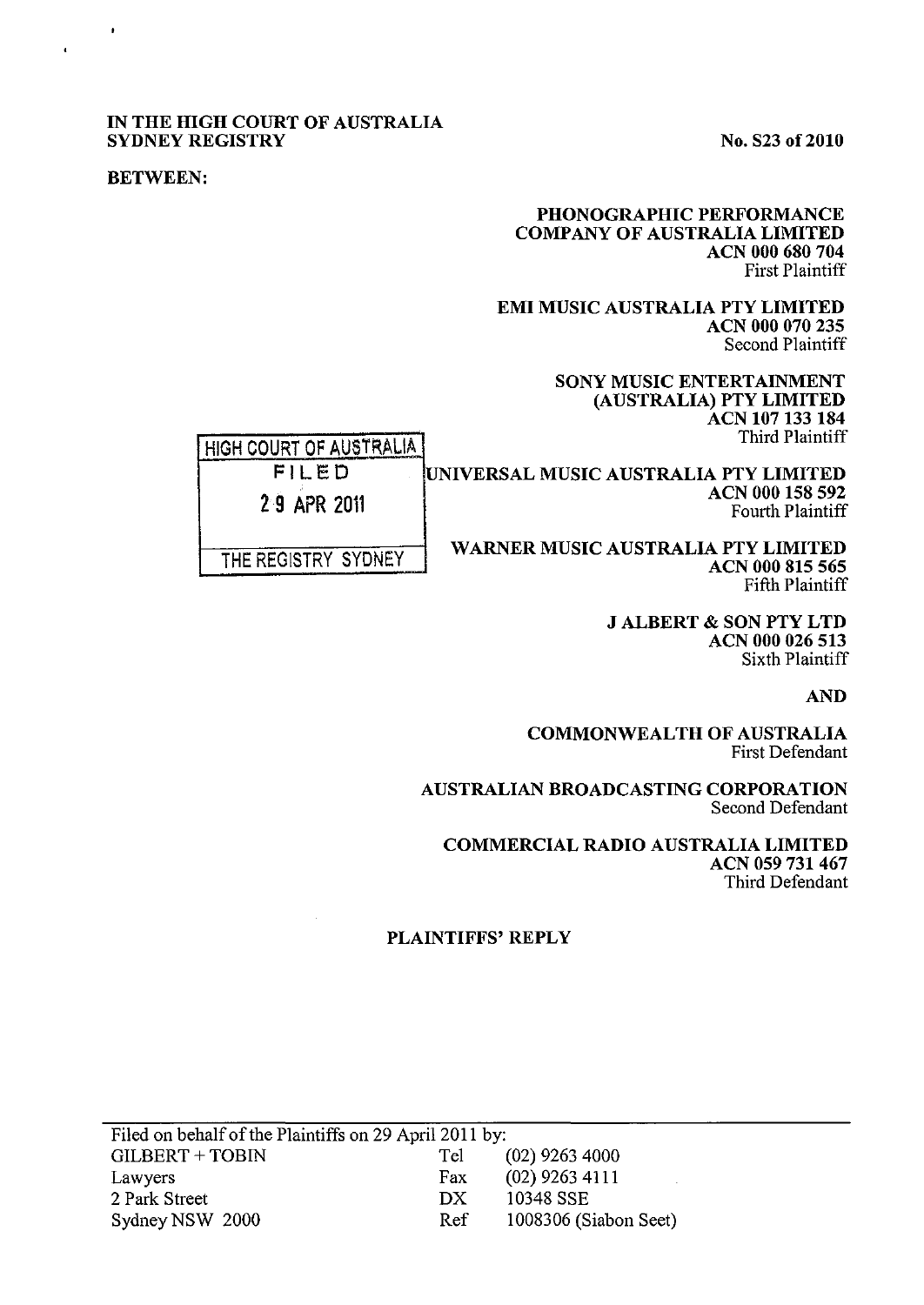### PART I: CERTIFICATION

1. This reply is in a form suitable for publication on the internet.

### PART II: PLAINTIFFS' REPLY

- 2. The defendants or some of them contend that<sup>1</sup>:
	- A. The plaintiffs can only succeed if they challenge the validity of the provisions of the 1968 Act "which address the 1911 Act", namely ss.5, 6, 8, 207 and/or 220.
	- B. The 1911 Act did not create a broadcast right; accordingly there is no property in the constitutional sense.
	- C. The broadcasters acquire no proprietary right and *Tape Manufacturers* applies.
- 10 D. The caps are within the scope of "permissible adjustment" under  $s.51(xviii)$  of "competing rights" in the "common interest" and/or that s.51(xxxi) has no application to  $s.51(xviii)$ .
	- E. The plaintiffs have not shown a lack of just terms.
	- F. The impugned laws should be read down rather than severed.

### A. The continuation of pre-existing rights in sound recordings

- 3. The defendants complain that the plaintiffs challenge only ss.109 and 152, being the sections which in their terms impinge upon the property rights in question. They suggest that any challenge should have been made to the validity of ss.5, 6, 8, 207 and/or 220 of the 1968 Act. Although the defendants now speak with one voice on this issue, none of them had pleaded 20 that the plaintiffs' challenge was misdirected because any acquisition was effected by these sections (simply to refer to the sections - as for example the Commonwealth did in its Amended Defence at para  $37.1^2$  – is not to raise the issue). It is thus not surprising that neither the questions stated; nor the plaintiffs' primary submissions, addresses the issue in terms. However, as it has now been raised, the plaintiffs are content to deal with it.<sup>3</sup>
- 4. When dealing with the constitutional guarantee in s.51(xxxi), "[q]uestions of substance and of degree, rather than merely of form, are involved".4 Where a new statutory regime replaces an existing regime there can be grandfathering of existing vested rights, or a range of transitional provisions to preserve and/or recreate existing rights and bring them within the new statutory scheme. Indeed, it is permissible, for the purposes of  $s.51(xxxi)$ , to repeal one 30 statute creating property rights and to replace it with another, so long as there is no acquisition of property without provision of just terms. Transitional provisions can translate the old rights into the langnage of the new regime, so that "existing works are brought under the provisions of the  $[new]$  law".<sup>5</sup> In doing so, Parliament can modernise the language, use different drafting conventions, or a different form and structure, incorporate the effect of judicial decisions under the previous law, while preserving the substance of the vested rights.
	- 5. An example of a re-creation of statutory rights and liabilities is found in s.1401 of the *Corporations Act 2001* (Cth), as discussed in *Forge* v *ASIC* (2006) 228 CLR 45 at [103]-

<sup>&</sup>lt;sup>1</sup> Commonwealth's submissions (Cth) [12]-[13] & [15]-[19]; CRA's submissions (CRA) [9], [10], [26]; ABC's submissions (ABC) [7], [19]-[23] & [68]. 2 SCB p44.

 $3$  This is not the first time that questions stated do not fully articulate the issues in dispute in light of the way submissions develop, of ICM *Agriculture v Commonwealth (2009) 240 CLR 140 at [8].*<br><sup>4</sup> *Sprith v AML 1.4* (2000) 201  $\overline{C}$  =  $\overline{C}$ 

*<sup>4</sup> Smith v ANL Ltd* (2000) 204 CLR 493 at [22] per Gaudron and Gummow JJ.

<sup>&</sup>lt;sup>5</sup> Second Reading Speech by Mr Bowen, Hansard, 16 May 1968, BD 3/1404.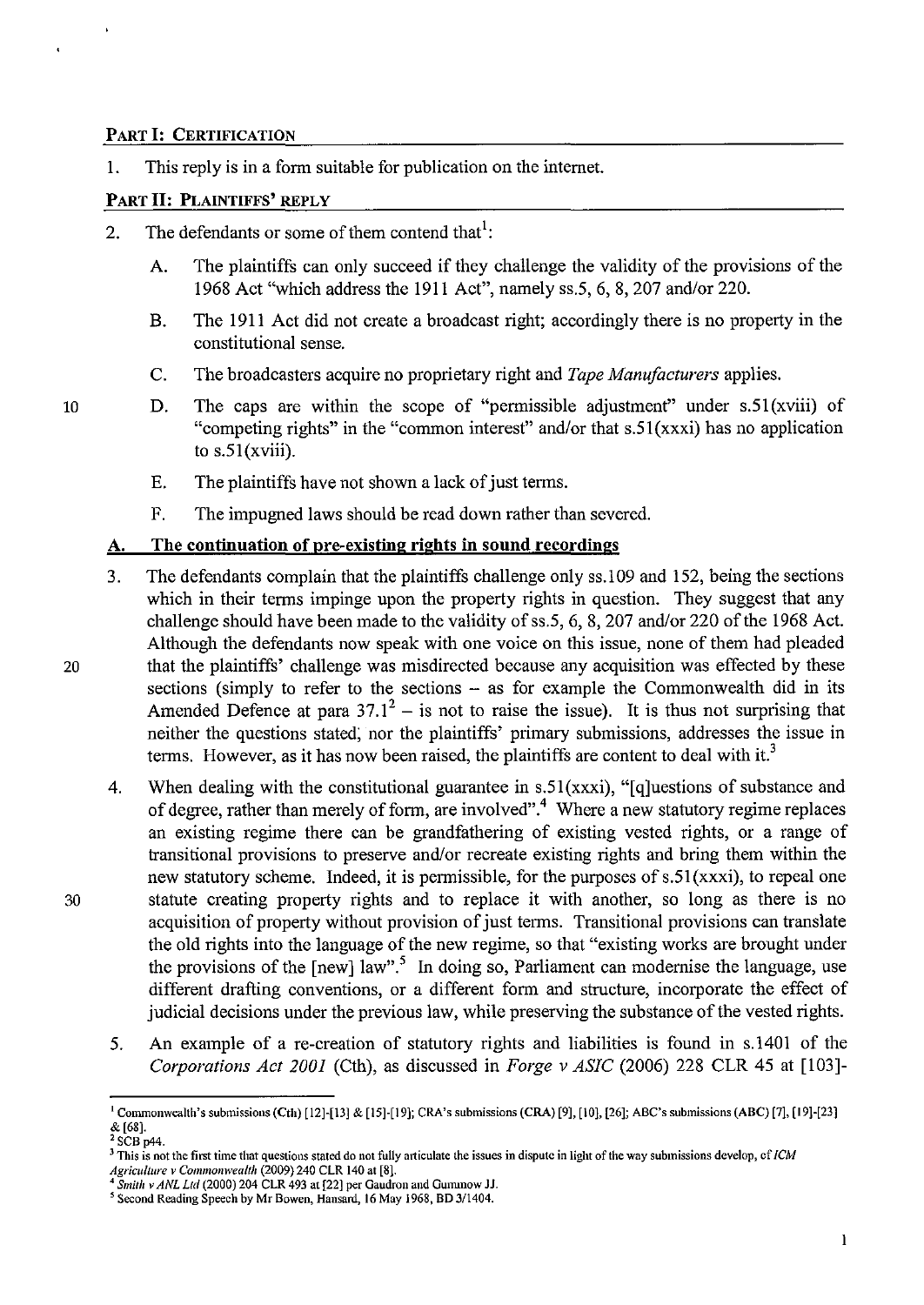[115]. Similarly, it would be permissible to repeal and re-make the relevant Torrens title law applying in the ACT or the Northern Territory, so long as there was no acquisition of property, in substance, without just terms. It would then be artificial to say that insofar as there was an acquisition of property without just terms concerning some such property  $-$  for example if the law had the effect of transferring the benefit of long-term leaseholds  $-$  then the new Act was invalid to the extent it dealt with that type of property. That would leave two statutory schemes, where only one statutory scheme could operate coherently.

- 6. The present case is analogous. A new statutory scheme was established to deal with copyright. The scheme involved repatriation of this area of the law. Existing rights were 10 maintained but brought within the structure of the new scheme.
	- 7. Pre-existing rights were brought within the operation of the new scheme by way of (relevantly) ss.5, 6, 8, 89, 207 and 220: see the plaintiffs' primary submissions at [36]-[45]. Sections 207 and 220 – contained within Part XI which is headed "Transitional Provisions" – presuppose that there are relevant rights to be preserved. The Attorney-General's second reading speeches for both the 1967 Bill and the 1968 Bill confirm that, apart from the introduction of the caps, the new Act was intended to preserve and continue the vested rights which are presently in question.<sup>6</sup>
- 8. The relevant acquisition of which the plaintiffs complain relates to the grant to broadcasters of a statutory licence to broadcast sound recordings in s.1 09 of the 1968 Act, subject only to 20 the capped liability to compensate pursuant to s.152. Put another way, the complaint is that s.109 creates a defence to what would have otherwise been a right to claim for infringement in circumstances where no just right to compensation is provided for that defence in light of the caps in s.152.
- 9. It is artificial and formalistic to suggest that the 1911 Act (and 1912 Act) might still apply, though only to 1911 Act sound recordings.<sup>7</sup> It would mean, for example, that disputes about remuneration for sound recordings made after 1 May 1969 would be determined by the Copyright Tribunal pursuant to s.152, but such disputes about pre-existing sound recordings would fall to be determined by an arbitration under s.13A of the 1912 Act. That would be so in circumstances where the Parliament had made plain that s.152 was meant to cover the 30 field in relation to determination of such issues, as is addressed in the plaintiffs' primary submissions at [164].
	- 10. The complaint is not that the legislative scheme has been repatriated and remade that would be a formal complaint, not a substantive one. The failure in the legal scheme is on the limitation put on the new right to compensation.
- 11. The issue raised by the defendants is in truth one going to severance and reading down namely, if there is a constitutional difficulty with the manner in which 1911 Act sound recordings are dealt with, which parts of the 1968 Act are invalid? Section 15A of the *Acts Interpretation Act* is relevant here. The 1968 Act exceeds legislative power not insofar as it repatriated and remade the scheme, but insofar as it does so on terms which provide for 40 acquisition of property other than on just terms.
	- 12. To read down ss.5, 6, 8, and 220 so as to not apply the 1968 Act to pre-existing sound recordings is far more dramatic surgery than to sever ss. 152(8)-(11 ) and (19)-(21), as the plaintiffs submit should occur. It cannot be said that the likely intention of the Parliament

<sup>&</sup>lt;sup>6</sup> Ibid at BD 3/1404; Second Reading Speech by Mr Bowen, Hansard, 18 May 1967, BD 2/1233 and 1227.

<sup>&</sup>lt;sup>7</sup> i.e. the effect of the ABC's contention at [68].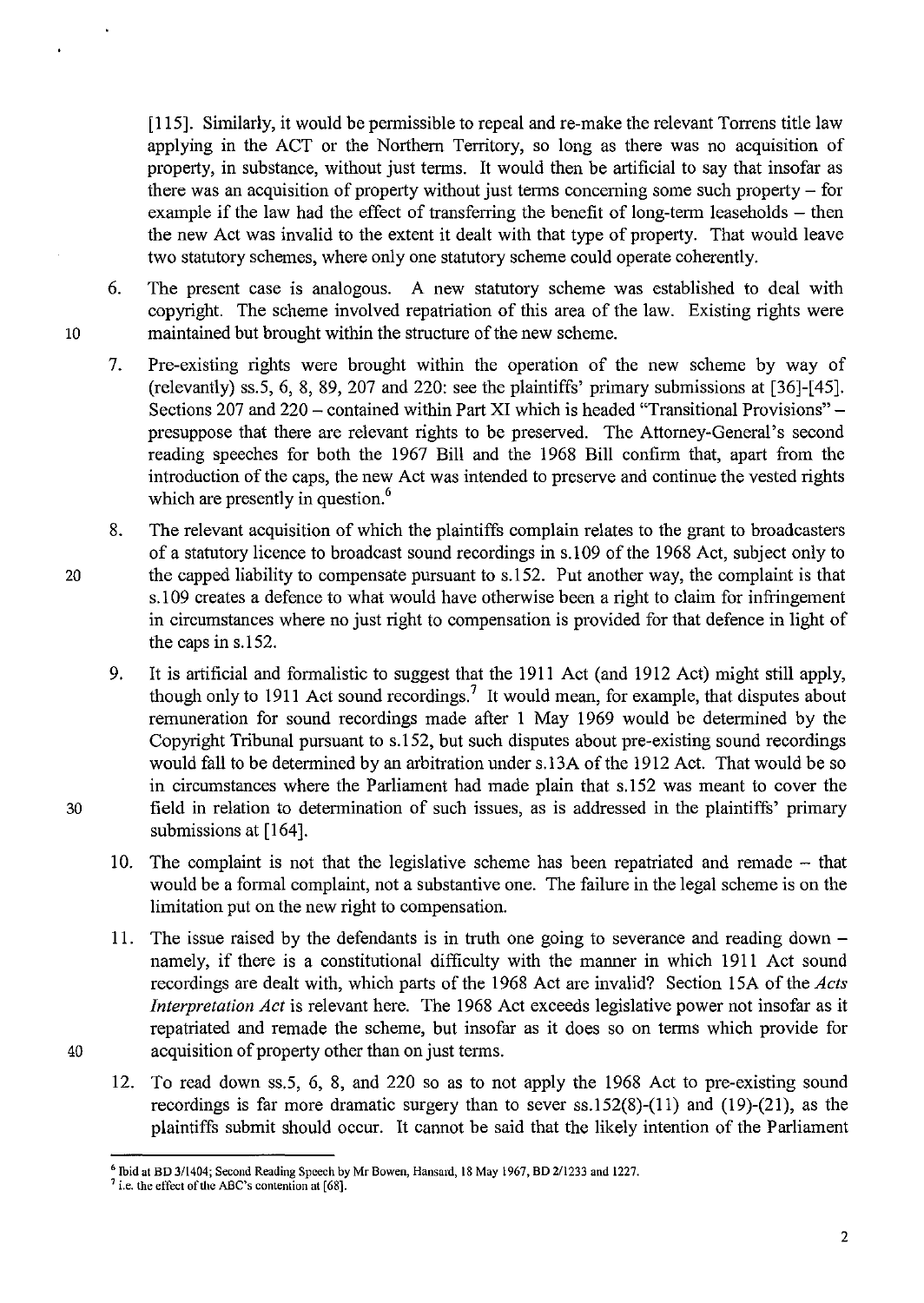was that if the caps in s.152 were held to be impermissible, then the whole scheme would fail insofar as it applied to pre-existing sound recordings. The argument to the contrary directly contradicts the clear words of s.5(1) of the 1968 Act.

- 13. The defendants also make submissions that appear to contend that there are benefits under the 1968 Act (presumably, as at 1 May 1969) which substantively countervail the burdens of ss. 109 and  $152:$ <sup>8</sup>
	- a. It is suggested that there was some benefit in clarifying whether copyright in sound recordings extended to a broadcast right. Yet that issue had already been resolved by litigation. In any case, either it arose under the 1911 Act or it did not.
	- b. Under the 1911 Act copyright subsisted for 50 years from the making of the original plate, whereas under the 1968 Act the 50 year term started from the end of the calendar year when it was first made. This change was not material.
		- c. In 2004 there was also an extension of the term of copyright of 20 years. This issue was dealt with at paragraphs [42] and [159] of the plaintiffs' primary submissions. The change, made decades after the 1968 Act commenced, was unrelated to the caps but was solely for the purpose of the US Free Trade Agreement. Had the 1911 Act and 1912 Act continued in force, no doubt the term of copyright under those Acts too would have been extended.<sup>9</sup>
		- d. The Commonwealth refers to the change enabling exclusive licences to be binding even on purchasers for value without notice. This change did not materially alter the value of the relevant rights.
		- e. The Commonwealth refers to certain new defences introduced to infringement claims in ss.104-107. These were not to the benefit of holders of copyright in sound recordings.
		- f. CRA notes at [50] that the 1968 Act was expressed to bind the Crown. That change is immaterial to the issues here, given that the ABC was already obliged to pay royalties under the regime of the 1911 Act, and did so. $^{10}$
- 14. Even if such "benefits" are relevant, any other benefits that the defendants claim were conferred by the 1968 Act were relevant to all copyright. They were not trade-offs for 30 imposition of the caps on copyright in sound recordings. They do not stand in lieu of just terms in relation to those caps.
	- IS. The Commonwealth also argues at [58] that s.55 of the 1968 Act provided a cap similar to that in ss.109 and 152. The plaintiffs addressed this point at [144] of their primary submissions. The central difference is that the royalty payable under s.55 could be altered following a recommendation or determination of the Copyright Tribunal.<sup>11</sup> Further, that right was subject to a substantively similar regime under the 1911 Act.

# B. **Performance right in records under the 1911** Act

16. The Commonwealth and CRA (but not the ABC) contend that there was no performance right in records under the 1911 Act. They say that none was intended and *Cawardine* was

<sup>•</sup> Cth [53]·[56]; CRA [47]-[50] & [63]; ABC [24].

<sup>&</sup>lt;sup>9</sup> Contrary to Cth [55].

<sup>&</sup>lt;sup>10</sup> Note SC [228]-[230], SCB p128-129.

<sup>&</sup>lt;sup>11</sup> As made, s.58 enabled the Attomey-General to request the Copyright Tribunal to hold an inquiry if the royalty payable under s.55 was not **equitable, and to make regulations vatying the royalty after taking the Tribunal's report into account. The** *Copyright Amendment Act* **/989 (No 32 of 1989) amended s.55 to provide for the payment of a "presctibed royalty", being an amount as agreed between the manufacturer and the owner of copyright in the work, the "equitable amount" of royalty as detennined by the Tribunal, or failing any agreement or detennination, a default rate of 6.25% of the retail selling price of the record.**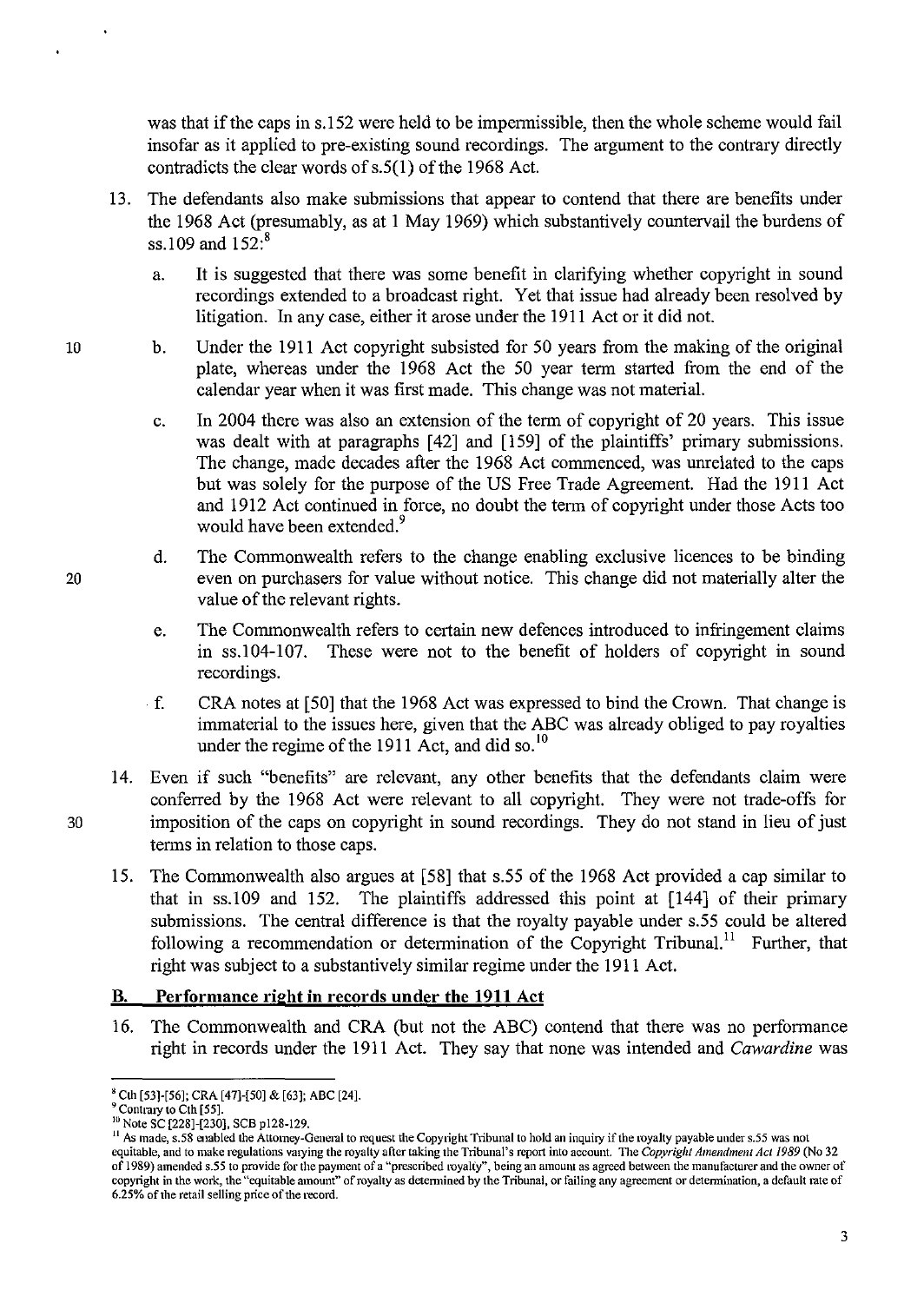wrongly decided. From that they say that the property said by the plaintiffs to have been acquired did not exist.<sup>12</sup> The plaintiffs addressed some of these issues at  $[20]-[31]$  and  $[46]-$ [69] of the plaintiffs' primary submissions. In the face of a direct challenge to *Cawardine*  they add the following.

- 17. The starting point is the words of the 1911 Act. Section 19(1) provided that "[C]opyright shall subsist in records (etc) in like manner as if such contrivances were musical works ... ". The analysis by Maugham J in *Cawardine,* where his Lordship disposed of substantially the arguments raised by the Commonwealth and CRA here<sup>13</sup>, is compelling and with respect correct. As his Lordship said, "[T]he phrase is not ... apt to describe a mere right to prevent 10 the reproduction in a physical form of the record and a right to sell a record." $14$
- 18. As his Lordship points out, if the record was of an existing literary, dramatic or musical work, then copyrights other than the record's copyright would also inhere in the record.<sup>15</sup> The concept of co-existing copyrights admixed in one collocation was well-known (eg translations).<sup>16</sup> The words of the 1911 Act created co-existing copyrights<sup>17</sup> that may have had differing terms.<sup>18</sup> Separate copyrights in different records of the same work would enjoy parallel protection, each along with the work reproduced.<sup>19</sup> The record copyright did not derogate from any copyright in a pre-existing musical work; it is clear from his Lordship's conclusion that this means that it continued to subsist so that, for example, the permission of the musical work's copyright owner would still be needed to reproduce<sup>20</sup> or perform the 20 contrivance.<sup>21</sup> All these support his Lordship's reasoning.
	- 19. The Commonwealth at [24] and CRA at [29], calling in aid also the  $7<sup>th</sup>$  and  $8<sup>th</sup>$  editions of *Copinger*, repeat an argument put by the restaurant company in *Cawardine*<sup>22</sup>, that "it is difficult to see how the record... can be performed." To appreciate that may doubtless require a little flexibility of thought; but Maugham J was capable of it; and once one gives weight to the words "in like manner as if [they] were musical works" it becomes clear that the Parliament contemplated it. Moreover, the Commonwealth's and CRA's arguments conflate the copyright in something (a musical work, a record) with the physical embodiment of it. Even in 1911, that distinction was clear.
- 20. The decision in *Cawardine* has remained unchallenged in Australia and the UK for some 30 eighty years. Broadcasting interests had ample opportunity to seek to overturn the decision but chose not to. There is no proper basis now to overturn what has been settled law for so long.
	- 21. Otherwise, the Commonwealth and/or CRA make the following points, which may be answered as follows:
		- a. The contention that records had a performance right was criticised by the Owen Royal Commission.<sup>23</sup> First, the criticism was not as marked as the Commonwealth and CRA suggest.<sup>24</sup> Secondly, it was allied to a policy v First, the criticism was not as marked as the Commonwealth and Secondly, it was allied to a policy view that the right ought not to

<sup>22</sup> Cawardine at 454 recording the arguments of counsel for Cawardine: ".. a record cannot be 'performed' ... ". BD 1/587.

<sup>23</sup> Cth [25]; CRA [28].

<sup>&</sup>lt;sup>12</sup> Cth [15], [21]-[24]; CRA [26] [28]-[31].

**<sup>13</sup>***Cawardine* **at 456-461, esp. at 460, BD 11593. 14 lbid at 460, BD** *1/593.* 

**<sup>151</sup>bid at 497, BD 1/590.** 

<sup>&</sup>lt;sup>16</sup> "The conception of co-existing copyrights is a familiar one in copyright law," *Cawardine* at 459, BD 1/592.

**<sup>17</sup>***Cawardine* **at 458** *801/591.* 

*<sup>18</sup> Cawardine* **at 459** *8D1I592.* 

**<sup>19</sup>***Cawardine* **at 4598011592.** 

**<sup>20</sup> Subject to sub-ss. 19 (2)-(8).** 

**<sup>21</sup>***Cawardine* **at 459, BD 11592. These concepts are** similar to **those now embodied in ss. 113 and 23** of the **1968 Act** *(cfPPCA v Federation of Australian Commercial Television Stations* **(1998) 195 CLR 158).** 

<sup>&</sup>lt;sup>24</sup> The Owen Report at p 40 says that "it is not for the Commission to determine points of law" and that "the Commission is by no means satisfied" that the claim of the record companies has been made out, BD 1/127. The Report incorrectly says that *APRA v 3DB Broadcasting* [1929] VLR 107 **supports that view; in fact as pointed out by Maugham J in** *Cawardine* **at 462, BD 1/595, the opposite is the case.**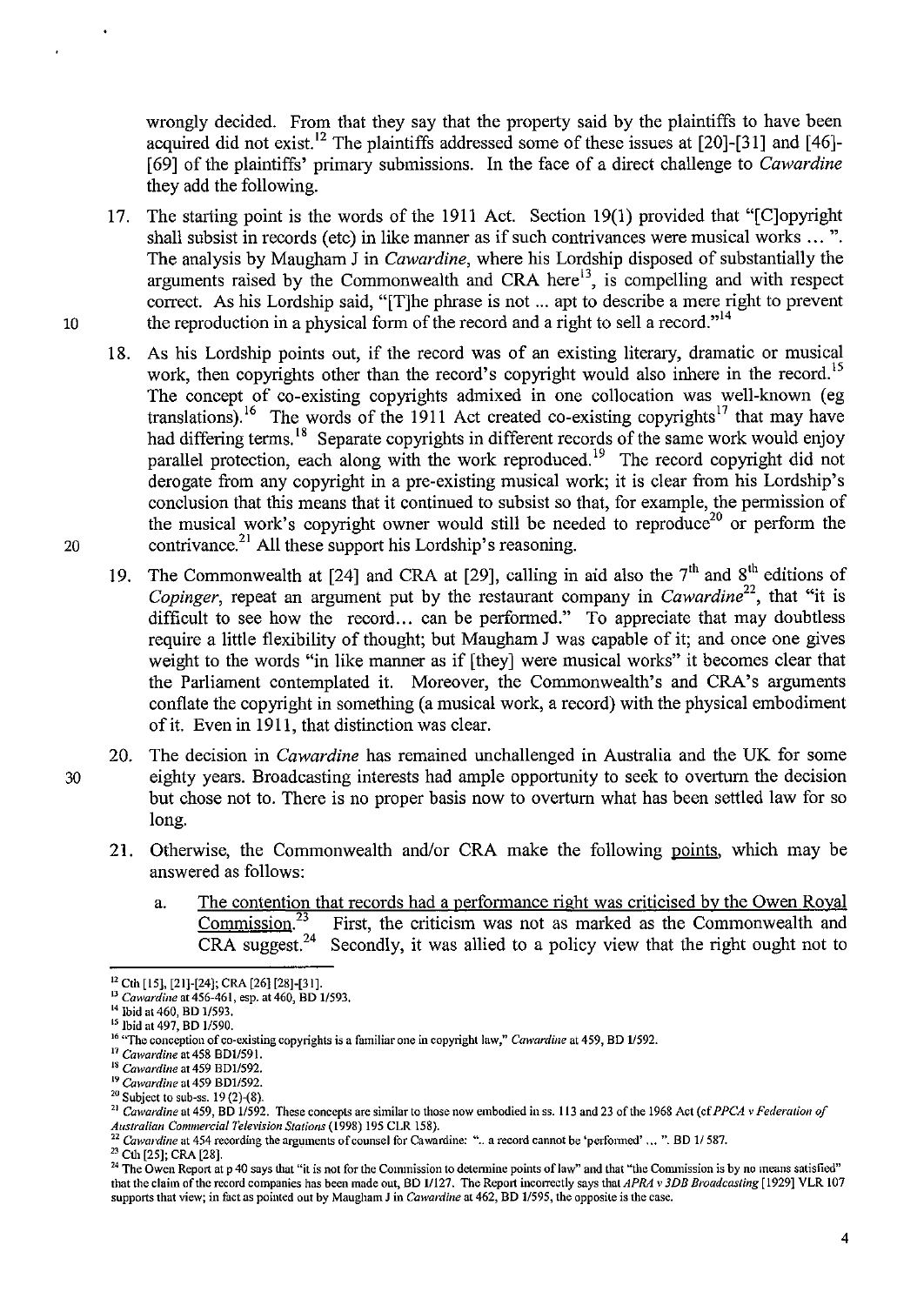exist.<sup>25</sup> Thirdly, *Cawardine* was pending and had not been decided.<sup>26</sup> Fourthly, it is immaterial.

- b. The right was not claimed for 20 or so years. This is immaterial. Many such issues lie untested, possibly for decades. See for example the construction of s.26 of the 1968 Act *(Telstra Corporation Ltd v Australasian Performing Right Association Ltd* (1997) 191 CLR 140); of s. 23 of the Act *(PPCA v Federation of Australian Commercial Television Stations* (1998) 195 CLR 158); and of s.25(4) of the Act *(Network Ten Pty Ltd v TCN Channel Nine Pty Ltd* (2004) 218 CLR 273), all between 30 and 40 years after the enactment of the relevant provision.
- c. The right was not tested in litigation.27 The correctness of *Cawardine* is also supported by opinions obtained independently by the ABC and the Australian Federation of Commercial Broadcasting Stations well before 1968<sup>28</sup>. This no doubt informed the apparent decision by those bodies not to challenge *Cawardine* in litigation at any time between 1934 and 1968. But again it is immaterial.
	- d. The right was not a "sole right", contrary to *Cawardine*.<sup>29</sup> This argument is conceptually allied to the argument that one cannot perform a record. Once one appreciates that one can simultaneously perform both the record and the musical work, one appreciates that the "sole" right to perform each can co-exist.
	- e. Other references in s.19 of the 1911 Act - to *making* records - drive away from the construction in *Cawardine*<sup>30</sup> The Commonwealth misreads sub-ss 19(2)-(8): they deal only with the special topic of imposing a licence in certain circumstances on the owner of copyright in musical works; as they deal only with that topic they are only concerned with the exercise of the reproduction right in such works by the making of records.
	- f. The right was not sought by the record manufacturers before the Gorrell Committee.<sup>31</sup> As to Parliamentary intention and the use of extrinsic materials, first, as Maugham J observed in *Cawardine*, s.19 was a result of compromise.<sup>32</sup> It is frequently not useful in such circumstances to look into the *travaux préparatoires*.<sup>33</sup> But the position put by the record companies in 1909 was far more nuanced than the Commonwealth or CRA suggest. Ultimately Mr Drummond Robertson sought "copyright protection ... on the suggest. Chinately the Chamberland 134 There is no doubt that the latter protection as sought<sup>35</sup>, and as granted<sup>36</sup>, included a public performance right.
	- g. The future (apparently after *Cawardine)* of the right was "uncertain" and other countries did not provide for it.<sup>37</sup> Each of these is immaterial to the proper construction of s.19.
	- h. Not all broadcasts may have been public performances.<sup>38</sup> "Public" in this context has now been revealed to be considerably wider than *Melior* would suggest: *APRA v*

10

20

<sup>&</sup>lt;sup>25</sup> Owen Report p 41 BD1/128.

<sup>26</sup> Owen Report p 41 BD *1/128.* 

 $27$  CRA [30].

<sup>&</sup>lt;sup>28</sup> Opinion of Sir Robert Ganan KC dated 15 October 1934, BD 3/1585-1599 (see esp BD 3/1597-1598); Joint Opinion of Sir Garfield Barwick and G.B. Thomas dated 17 September 1954, BD 311511-1537 (see esp BD 3/1531) .

 $29$  Cth [26]; CRA [17].

 $\frac{^{30}}{^{31}}$  CRA [28].

<sup>&</sup>lt;sup>32</sup> Cawardine, per Maugham J at 456, BD 1/589.

<sup>33</sup> See *Stevens v Kabushiki Kaisha Sany Computer Entertainment* (2005) 224 CLR 193 at [32].

<sup>&</sup>lt;sup>34</sup> Minutes of Evidence taken before the Law of Copyright Committee, 1910, BD 1/325.

<sup>3\$</sup> Article 14 of the Berlin Convention, BD *11295-296.* 

 $36$  1911 Act, s.35(1), definition of "dramatic work" and s.1(2)(a).

<sup>&</sup>lt;sup>37</sup> CRA [31].

 $^{38}$  CRA [29] referring to *Mellor v ABC* [1940] AC 491.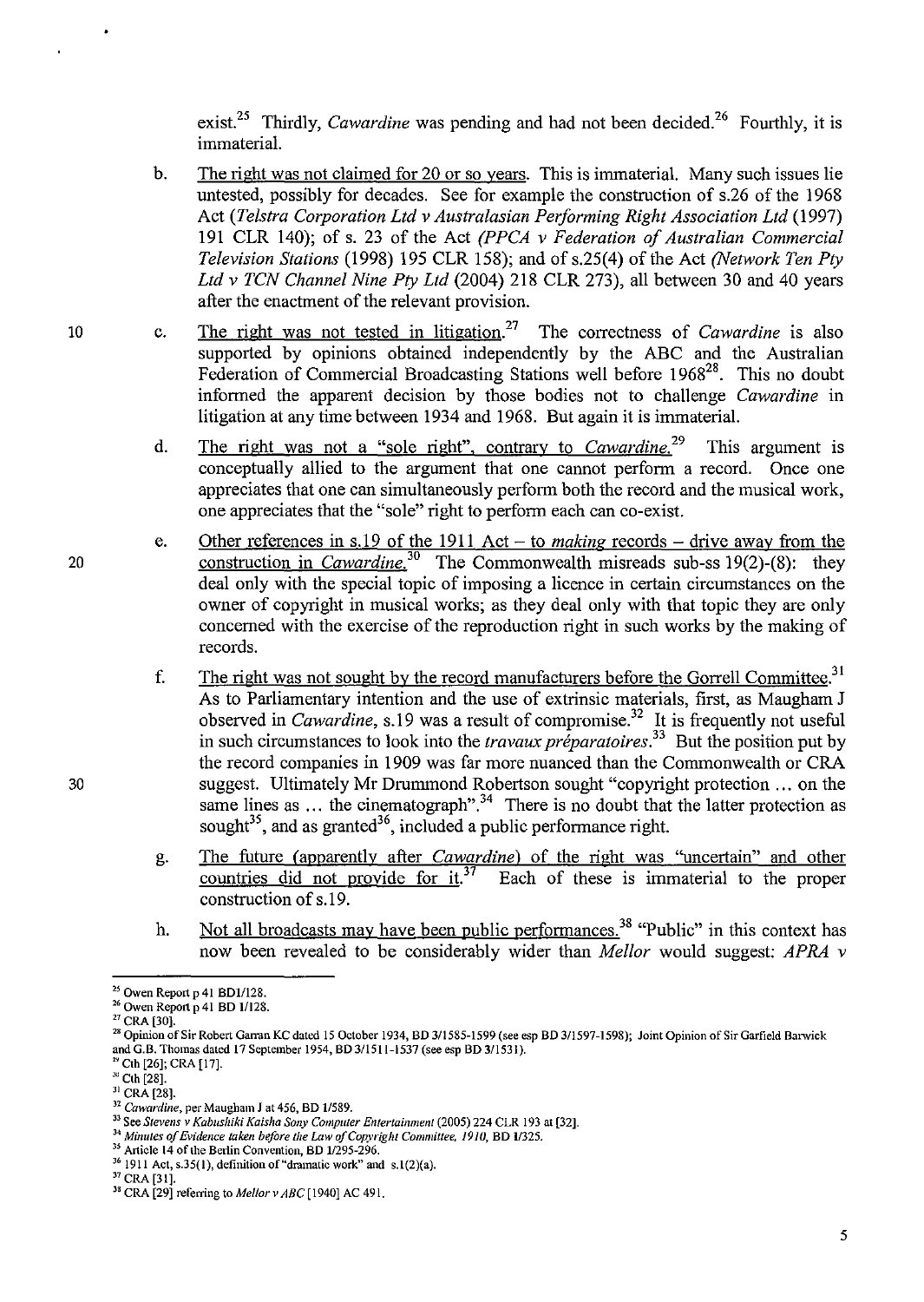*Commonwealth Bank* (1992) 40 FCR 59; *Telstra Corporation* v *APRA* (1997) 191 CLR 140.

## C. No proprietary right acquired - the effect of *Tape Manufacturers*

- 22. The defendants contend that there is no acquisition because there is no transfer of an exclusive right over property to the putative acquirer. The defendants all seek to rely on *Tape Manufacturers,* and submit that that decision is not inconsistent with the subsequent case law. Yet CRA at  $[76]$  – more candidly than the other two defendants – goes on to concede that the statements made in the judgments there "predate the decision in *Mutual Pools, and may state the effect of s.51(xxxi) too narrowly to the extent that they insist on* 10 somebody acquiring 'an interest in property' in all cases (although ... three members of the majority in *ICM* used that form of words)".
	- 23. From *Mutual Pools* onwards, members of this Court have come to accept a broader view of what type of transfer of benefit suffices to establish that a law effects an acquisition (as opposed merely to effecting a taking). The defendants do not seem to deny that a broadcaster engaging ss.109 and 152 would be taking a tangible benefit from the use of the property by broadcasting it. That brings the matter immediately within the statements in, inter alia, *Mutual Pools* and *ICM Agriculture* that "there must be an obtaining of at least some identifiable benefit or advantage relating to the ownership or use of property." $39$
- 24. The view that the type of benefit that is acquired must be capable of being characterised as 20 proprietary of itself - and not be merely a reduction in a right with a correlative increase in freedom from suit for infringement of copyright – cannot stand together with this Court's decisions in *Georgiadis* and *Smith* v *ANL.* Those cases did not even involve complete extinguishment of rights. The legislation considered in the former denied the plaintiff "his right to recover damages for non-economic loss and deprived him of his entitlement to full recovery of economic loss, but did not extinguish the whole of the rights comprising his common law cause of action".<sup>40</sup> And the legislation in the latter merely imposed a 6-month transitional limitation period.
- 25. To confine or limit pursuit of a chose in action confers no proprietary interest on the person liable to suit (leaving aside cases where the subject of the cause itself concerned an item of 30 property). It simply reduces, limits or removes the contingent liability of that person to being subject to some court order, usually for the payment of money. Further, neither the person's liability to suit, nor the reduction/limitation of that liability, is tradeable. As Gleeson CJ observed in *Smith*  $\nu$  *ANL* at [7]<sup>41</sup>:

Once it is accepted, as the authorities establish, that a chose in action is a species of property to which s  $51(xxxi)$  applies, and that the constitutional guarantee is not to be narrowly confined, then modification of a right to bring an action, in circumstances where a corresponding advantage accrues to the party against whom action may be brought, would ordinarily involve an acquisition of property.

- 26. This new context was recognised in the joint judgment in *Chaffey* at [21] and [24]. There is 40 no warrant for seeking to limit the significance of those passages in the ways suggested by the defendants.
	- 27. A further example may also illustrate the problems with the suggestion that a mere increase

*<sup>39</sup> Mutual Pools* & *Staffv Commonwealth* (1994) 179 CLR 155 per Deane and Gaudron JJ at 185 (emphasis added); *[CM Agriculture v* 

*Commonwealth* (2009)240 CLR 140 per French CJ, Gummow and Crennan JJ at [82]; Hayne, Kiefel and Bell JJ at [147]; Heydon J at [190].

<sup>&</sup>lt;sup>40</sup> To quote Gaudron and Gummow JJ in *Smith v ANL* (2000) 204 CLR 493 at [22].

 $41$  (2000) 204 CLR 493 at [7].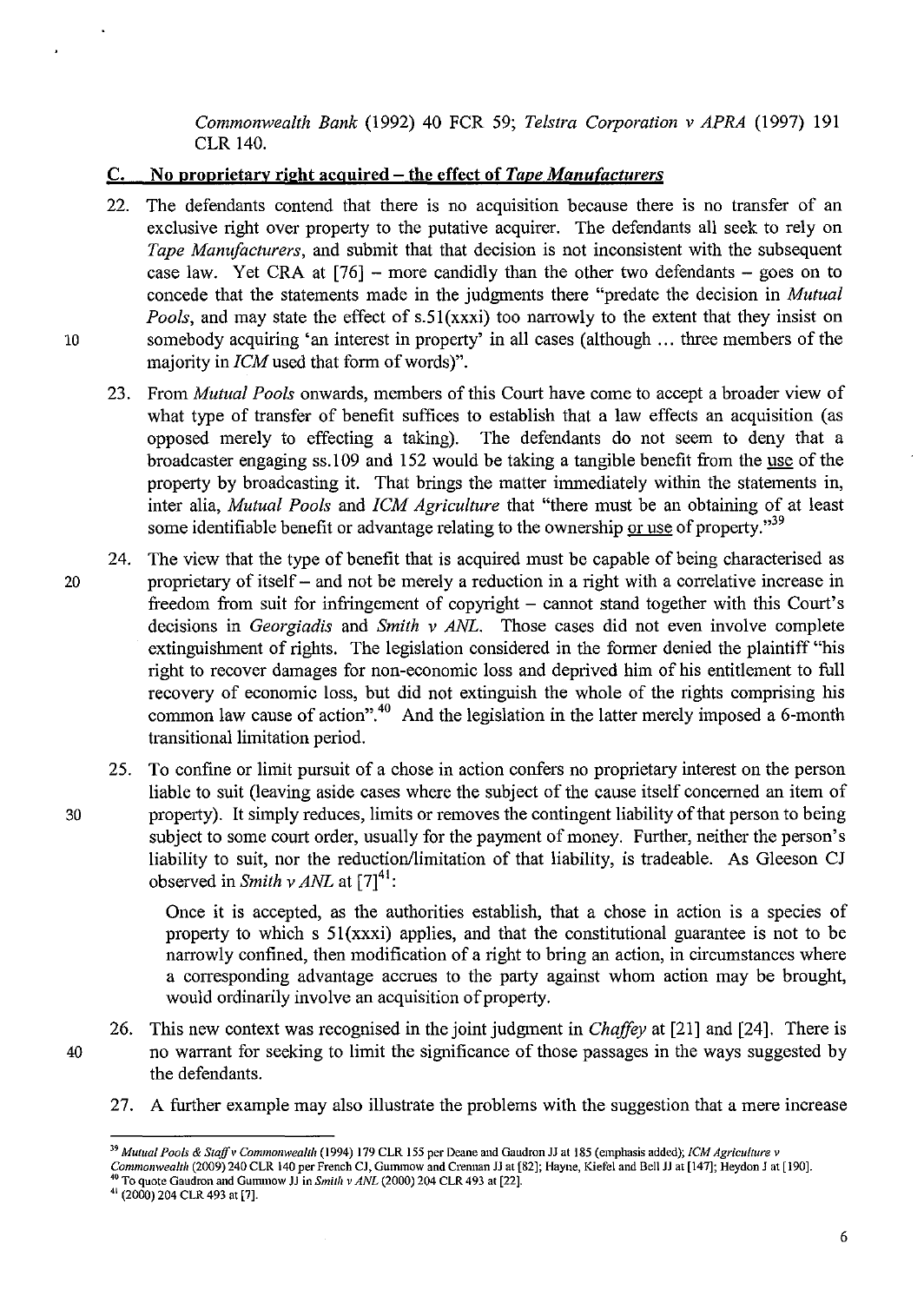in freedom is insufficient to complete an acquisition. If a federal statute provided that lessorowners of farms could place their own stock on their farms in circumstances of drought, that would create a reduction in rights of the lessee farmers (with respect to quiet possession) and create a correlative immunity in the lessors. It would also substantially undermine the value of the leasehold property interest held by the lessees, to the benefit of the lessors. It is difficult to see why s.51(xxxi) should not speak to the situation.

- 28. The ABC argues at [28] that in "the case of copyright ... any diminution in the rights necessarily reflected a correlative enhancement of restoration of the liberty of action of others", referring, it seems, to its discussion at [11]-[14] about statute modifying common 10 law rights in copyright. The abolition of real property rights would also restore a liberty of freedom of movement to the public at large. This cannot be to the point.
	- *29. Tape Manufacturers* is in any event distinguishable from this case for the two reasons given in the plaintiffs' primary submissions at [103]-[105]. First, the right of the broadcasters here is a conditional legal right, in contrast to the unconditional nature of both the immunity and the levy in *Tape Manufacturers.* The point was not "irrelevant to the Court's analysis", as the Commonwealth asserts at [34]. Properly understood, the fact that the levy there in question was not a payment "in respect of a right granted" to the payer of the levy was essential to the conclusion of Mason CJ, Brennan, Gaudron and Deane JJ at 497 and at 500 that there was no acquisition.
- 20 30. Secondly, here broadcasters do gain a proprietary interest, being the new copyright in what is broadcast. The ABC submits that "that conferral of a right is not linked in any way to the immunity created by s.109".<sup>42</sup> That is incorrect. Without the statutory licence given by s.1 09, and in the absence of agreement, then the broadcaster would not be able to broadcast relevant sound recordings such as to obtain its own further copyright interest. It may be that there is no precise correspondence between what was lost and what is gained  $-$  nor need there be. <sup>43</sup>

# **D. The permissible adjustment and incompatibility arguments**

- 31. The defendants mix together arguments of inherent susceptibility to variation, adjustment of competing rights, and incongruity. Some reliance is sought to be placed upon the "attempt to 30 balance competing rights" in the 1911 Act.<sup>44</sup> But this can hardly suffice. A great deal of legislation involves compromising between different interests.<sup>45</sup> Once enacted, it is the law, and if it creates stable and durable property rights, then property is created and cannot be acquired other than on just terms.
- 32. The same answer applies to the Commonwealth's detailing of the controversies that erupted from time to time between broadcasting and recording interests (at [37]-[62]). The controversy re-emerged in the 1960s, and led to a different political resolution (cf CRA at [43]). That was open to the Parliament prospectively, just as it may adjust the law relating to future potential causes of action. But it may not do so retrospectively. Contrary to CRA's submission at [71]-[72], a reduction of an existing intellectual property right is not relevantly 40 prospective merely because that reduction only operates in the future. The same might be said of an existing cause of action not yet sued upon, as in *Smith* v *ANL,* or of the farming example given above.

**<sup>42</sup> ABC [36]; see similarly eRA [78(b)}.** 

<sup>43</sup> Commonwealth v WMC Resources Ltd (1998) 194 CLR 1; Newcrest Mining v Commonwealth (1997) 190 CLR 513 at 634 per Gummow J.

<sup>&</sup>lt;sup>44</sup> CRA [24].

*<sup>45</sup> Stevens v Kabushiki Kaisha SOIlY Compuler Entertainment* **(200S) 224 CLR 193 at [32];** *APLA v Legal Services Commissioner* **(2005) 225 CLR 322 at [424] per Hayne J.**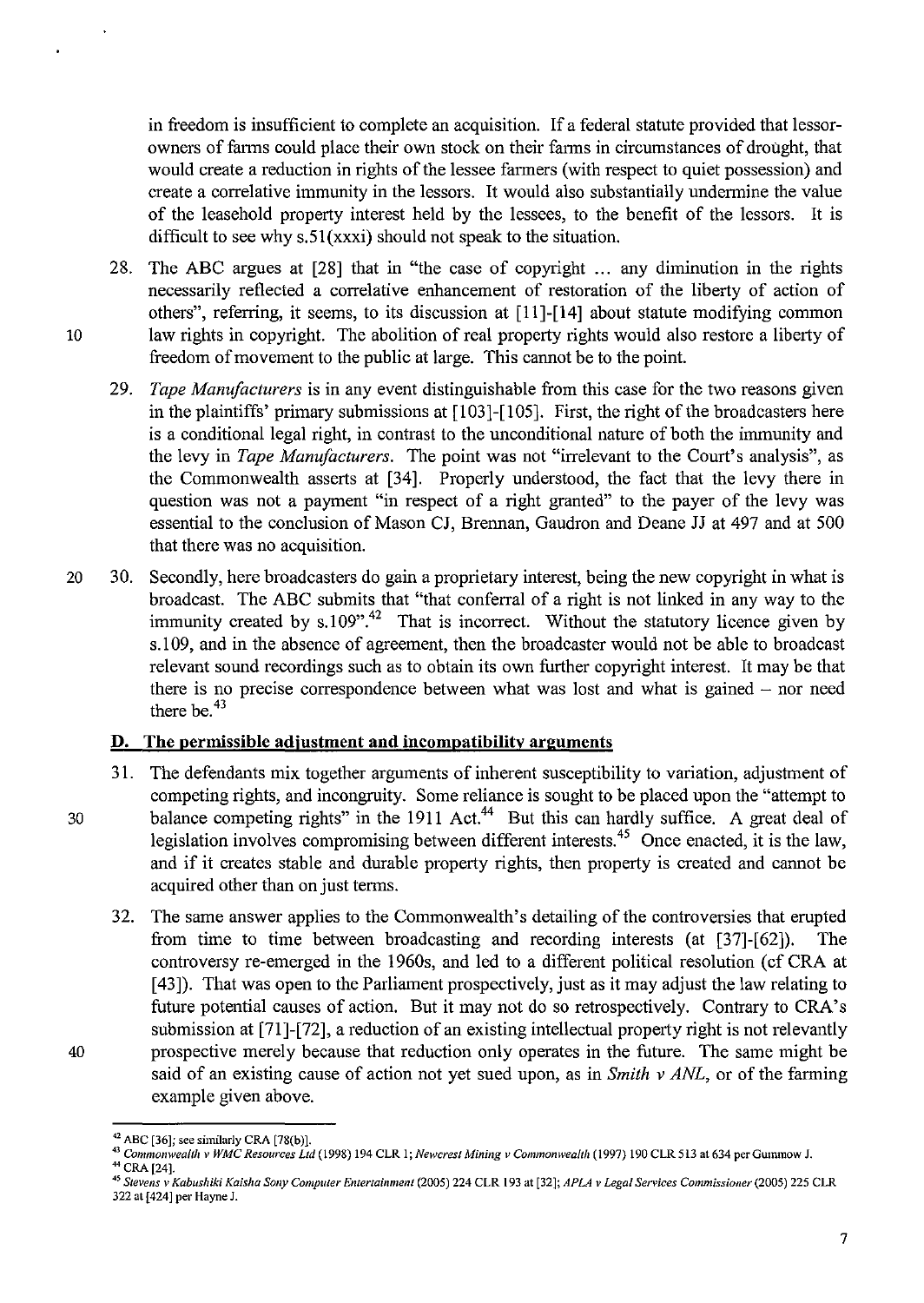- 33. The Commonwealth submits at [41] that the possibility of adjustment of rights was inherent in the 1911 and 1912 Acts because the language of "subject to this Act" is employed. Yet that is hardly a distinguishing feature of this legislative scheme. After all, the "[t]he primary object of statutory construction is to construe the relevant provision so that it is consistent with the language and purpose of all the provisions of the statute".<sup>46</sup>
- 34. The Commonwealth makes a related argument at [62] that the rights in question were inherently susceptible to variation from the beginning by a legislature because they were "created by a Parliament not subject to a provision like  $s.51(xxxi)$ ". On the same logic, presumably the Commonwealth is authorised to acquire any property created by State 10 statutes - such as all realty held under Torrens title.
	- 35. The Commonwealth asserts that the history up to 1968 shows that the caps were imposed to overcome distortion, anomaly or unintended consequences in the working of the particular scheme. $47$  It is an assertion unsupported by argument.
	- 36. The ABC contradicts itself on its position with respect to  $s.51(xxxi)$ . At [44] it concedes that s.51(xxxi) might apply to some laws under s.51(xviii), such as a law "to nullify existing causes of action for infringement of copyright". Yet at [47] it submits that "the power to make laws which extinguish or modify existing copyrights is also an inherent aspect of the legislative power", as though that of itself established incongruity (see also [15]-[16]).
- 37. All these points and related ones made by CRA and ABC point to the real logic of the 20 defendants' arguments: the rights in question were merely created by statute, and statute is always capable of being changed. Yet all statutory rights are susceptible of repeal, because any legislative power contains within it the power to repeal.<sup>48</sup> And any common law or equitable right is also susceptible to being overridden by statute. But that does not mean all powers are therefore not subject to s.51(xxxi).
	- 38. The defendants submit that technological development may call for continuing regulation of intellectual property rights.<sup>49</sup> That may be so, but this cannot be used as some vague and general purpose pretext for modifying private property rights. No technological change had impelled the imposition of either cap.
- 39. It is in the very nature of much intellectual property that it is created in areas of research and 30 innovation. The fundamental purpose of intellectual property rights is to reward creativity, enterprise and to encourage – even promote – technological development and change. Much money, time, intellectual effort and skill may be devoted to researching new pharmaceuticals, designing a better motor engine, or training in fine arts, in reliance upon the ability to exploit intellectual property rights created as a result. Such rights counterbalance the comparatively high risk of such projects by creating a significant reward. The point of intellectual property rights is that they are stable, durable, valuable property rights that may impart stable and consistent returns or income to an otherwise economically high risk and volatile endeavour. The notion of regulating technological development is thus not incongruous with the requirement of just terms for subsisting exclusive intellectual property 40 rights. There is no incongruity between the granting of intellectual property rights per se and the provision of just terms: see plaintiffs' primary submissions at [113]-[115].

**<sup>46</sup>***Project Blue Sky [ne v Australian Broadcasting Authority* **(1998) 194 CLR 355 at [69].** 

<sup>&</sup>lt;sup>47</sup> Cth [51], referring to *Health Insurance Commission v Peverill* (1994) 179 CLR 226 at 237.

<sup>4~</sup> *Kartinyeri v Commonwealth* **(1998) 195 CLR 337 at [12]-[14] and [57].** 

<sup>&</sup>lt;sup>49</sup> Cth [38], [39] & [60]; ABC [47]; CRA [84].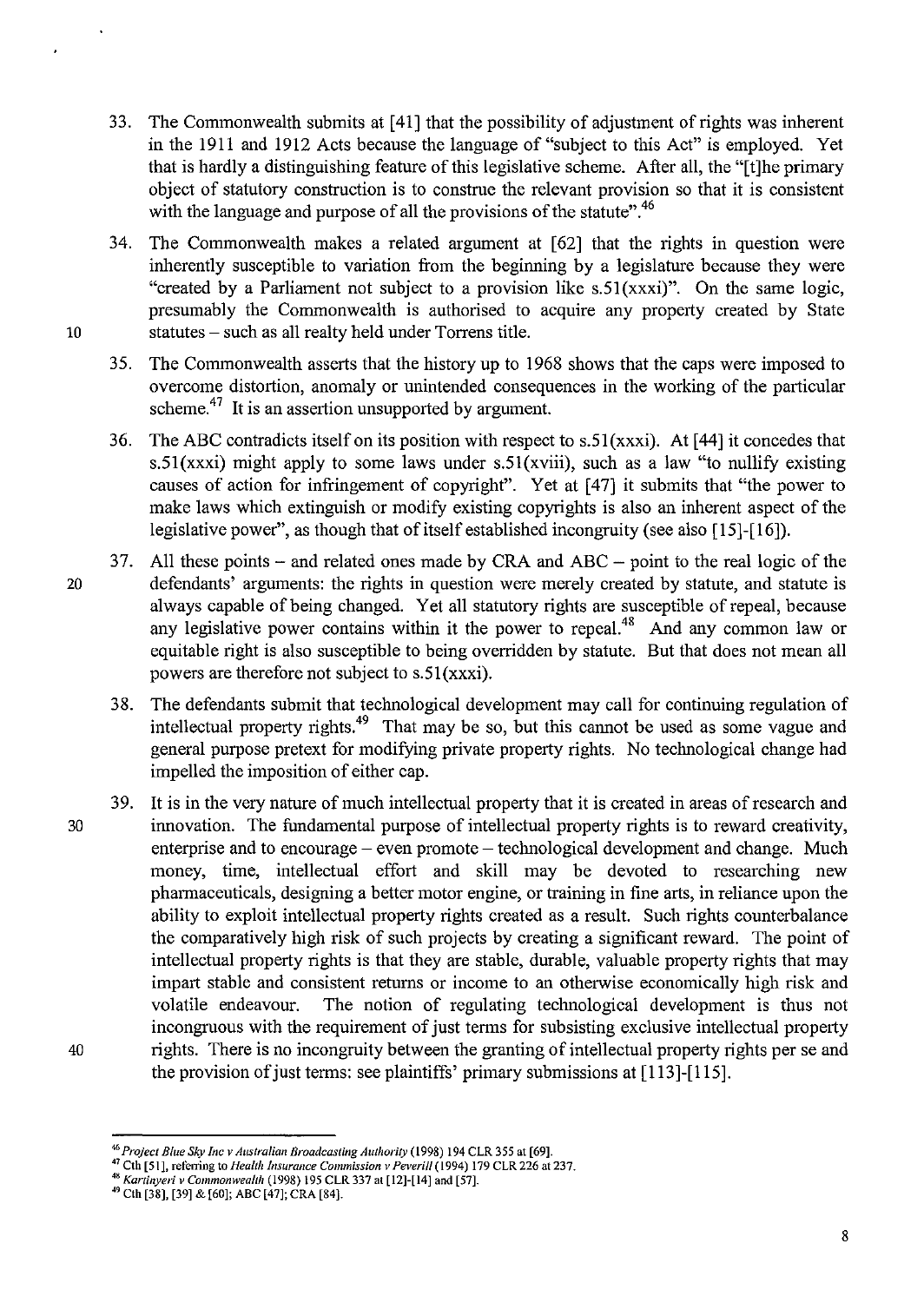### **E. Just Terms**

40. The defendants assert that just terms have been provided or that the plaintiffs have not discharged their burden of proving a lack of just terms.<sup>50</sup> Yet it is notable that none of the defendants have attempted to challenge the logic of *Johnston Fear* & *Kingham* & *the Offiet Printing Company Pty Limited* v *Commonwealth* (1943) 67 CLR 314.

41. CRA at [94] asserts that "...it would be a mistake to equate that possible result [that the Tribunal will not be able to award an amount which it thinks represents the true value of the broadcast right] with an absence of just terms...". Yet a limit upon damages that might be awarded for economic loss with respect to a claim in negligence would not affect all 10 claimants. That does not alter the fact that it may represent an acquisition of property on other than just terms.

42. Looking to the legal rights, duties, liabilities created by the 1968 Act, the caps impose a strict legal limit on the remuneration payable. That goes to the central economic value of the rights and cannot simply be brushed aside as being of no consequence. Those caps do not amount "to a true attempt to provide fair and just standards of compensating or rehabilitating the individual considered as an owner of property, fair and just as between him and the government of the country".<sup>51</sup>

- 43. The defendants all rely on the history of payments prior to the commencement of the 1968 Act. Yet, as the plaintiffs put in chief at [155]-[157], the future in the relevant markets was 20 not reliably predictable as at 1 May 1969, and there have been many instances where the Copyright Tribunal has set rates at levels significantly higher than previous payments. What was known prior to the 1968 Act was that the commercial radio stations were paying APRA royalties of approximately 1.7% of revenue for the exercise of the co-existing right. $52$ Whatever may be the detail of commercial negotiations spanning some 75 years, there is a fundamental difference between equitable remuneration, on the one hand, and remuneration subject to a fixed and inflexible cap on the other. In the present context, it is plain that the latter is inconsistent with just terms.
- 44. CRA submits at [95]-[96] that any acquisition occurred on 1 May 1969, and that "concept of just terms does not involve any entitlement to benefit from future increases in the value of 30 the property that is acquired". That is too narrow a view of when the acquisition occurred. In any case, given the long term nature of intellectual property rights, the possibility of future increases in value cannot be excluded from a proper assessment of value.
- 45. The defendants suggest that the caps were inserted merely to counter the possible creation of a copyright in sound recordings in the United States.<sup>53</sup> But, as the Commonwealth concedes at [49], by the mid-1960s "the prospect of an amendment (in the foreseeable future) to US law to create a copyright of that kind in sound recordings was becoming increasingly remote". In fact, the amendment never eventuated. As noted in the plaintiffs' primary submissions at [151], the evidence suggests the concerns of the broadcasters were much broader than the defendants suggest, including as to the possibility of record manufacturers 40 seeking and obtaining royalties as high as 7.5% of revenue.
- 

<sup>46.</sup> The Commonwealth submits at [70]-[71] that the *WEA Records* decision of the Tribunal illustrates that even in 1983 the 1% cap had no practical effect. Although the reasons of the

 $^{50}$  Cth [18] & [66]; ABC [7(b)].

**SI CfCRA [93}, citing Dixon J in** *Grace Bros* **Ply Lld** *v Commonwealth* **(1946) 72 CLR269 at 290.** 

**<sup>52</sup> Letter dated 22 September 1967 from the Federation of Australian Commercial Broadcasters to the HOll. Nigel Bowen, BD 3/1246.** 

<sup>&</sup>lt;sup>53</sup> Cth [50], CRA [40].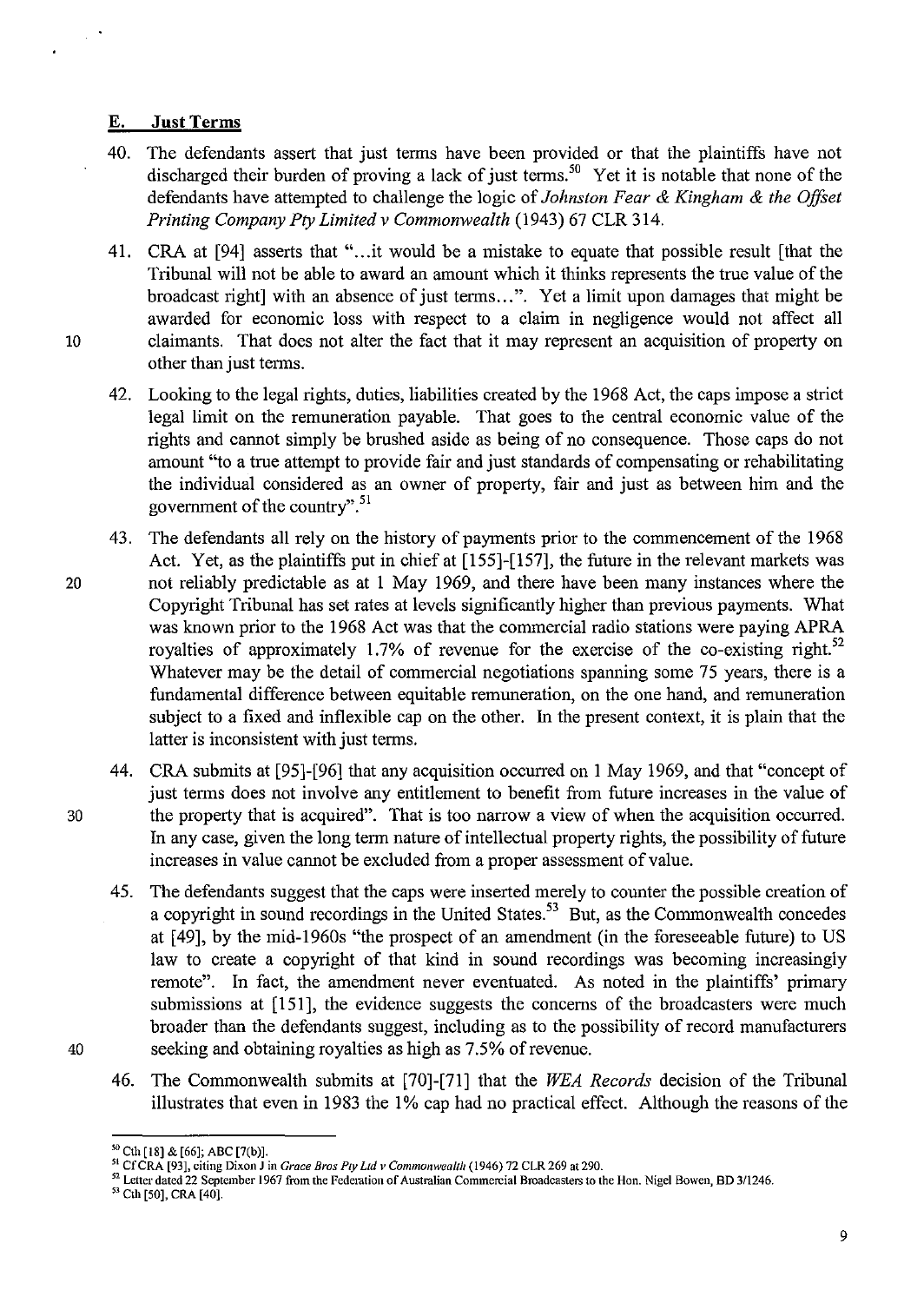Tribunal do not address squarely the significance of the cap, it is far from clear that it had no effect on its reasoning, and there is every reason to infer that it did in establishing the realm of its discretion. The Tribunal, acting properly, could hardly have failed to take it into account.

47. The ABC at [S6] says that before concluding the operation of its cap prevented just terms, "it would be necessary to consider a number of matters relevant to what would be an appropriate amount to pay pursuant to s.IS2", which it then lists. Those very matters illustrate the arbitrariness of the cap. That the ABC's  $0.5\phi$  cap is indexed by reference to population does not assist in overcoming its arbitrary nature,<sup>54</sup> including by reason of the fact that it is not 10 indexed for inflation, the effect of which would be to increase the cap to  $5¢$  per person, an increase of more than 900%.<sup>55</sup>

## **F. Reading down and severance**

- 48. The Commonwealth and CRA say that in the event of any invalidity ss.109 and IS2 should be read down to exclude 1911 Act sound recordings. The ABC, on the other hand, agrees at [64] that this "is not appropriate, for the reasons [the plaintiffs] give" at [163(a)] of their primary submissions.
- 49. The purpose of s.1 09 and IS2 was that a broadcaster could obtain a Copyright Tribunal determination, satisfaction of which would stand in complete satisfaction of any claim by any owner of the broadcast copyright in a sound recording. Reading down the provisions in the 20 manner suggested would be contrary to that legislative intention. The caps are, however, severable. The provisions in the 1967 Bill were framed without the caps, and the Attomey-General commented in the second reading speech<sup>56</sup> that the caps were introduced into the existing scheme for "special circumstances" then existing, and were regarded as susceptible of amendment and were certainly not central to the remainder of the scheme.<sup>57</sup> A similar cap was thought to be severable in *Johnston Fear* & *Kingham* v *Commonwealth.* 58 However, if the caps cannot be severed from the balance of the sections, then the appropriate result is that s.IS2 is invalid (rendering also s.109 inutile).
- SO. Finally, as to costs: the central issues in this case go to whether there is any invalidity in the 1968 Act due to conflict with s.SI(xxxi). If such invalidity is found then the plaintiffs should 30 have their costs, regardless of which of the possible consequences is found to exist.

Dated: 29 / 1 Richard Cobden

Tel: (02) 9930 7962 Fax: (02) 9223 2177 rcobden@nigelbowen.com.au

 $M_{\rm t}$  for

J KKirk Tel: 02 9223 9477 Fax: 02 8028 6060 kirk@wentworthchambers.com.au

<sup>58</sup> (1943) 67 CLR 314.

<sup>40</sup> 

<sup>&</sup>lt;sup>54</sup> Cf ABC [52]; Cth [75].

**<sup>5\$</sup> This figure is based upon a calculation perfonned using the inflation-effect calculator on the website** of the **Reserve Bank of Australia: see http://www.rba.gov.aulcalculator/annualDecimal.htm.** 

<sup>&</sup>lt;sup>56</sup> Second Reading Speech by Mr Bowen, Hansard, 16 May 1968, BD 3/1403.

<sup>&</sup>lt;sup>57</sup> As evidenced by cl.153 of the 1968 Bill.